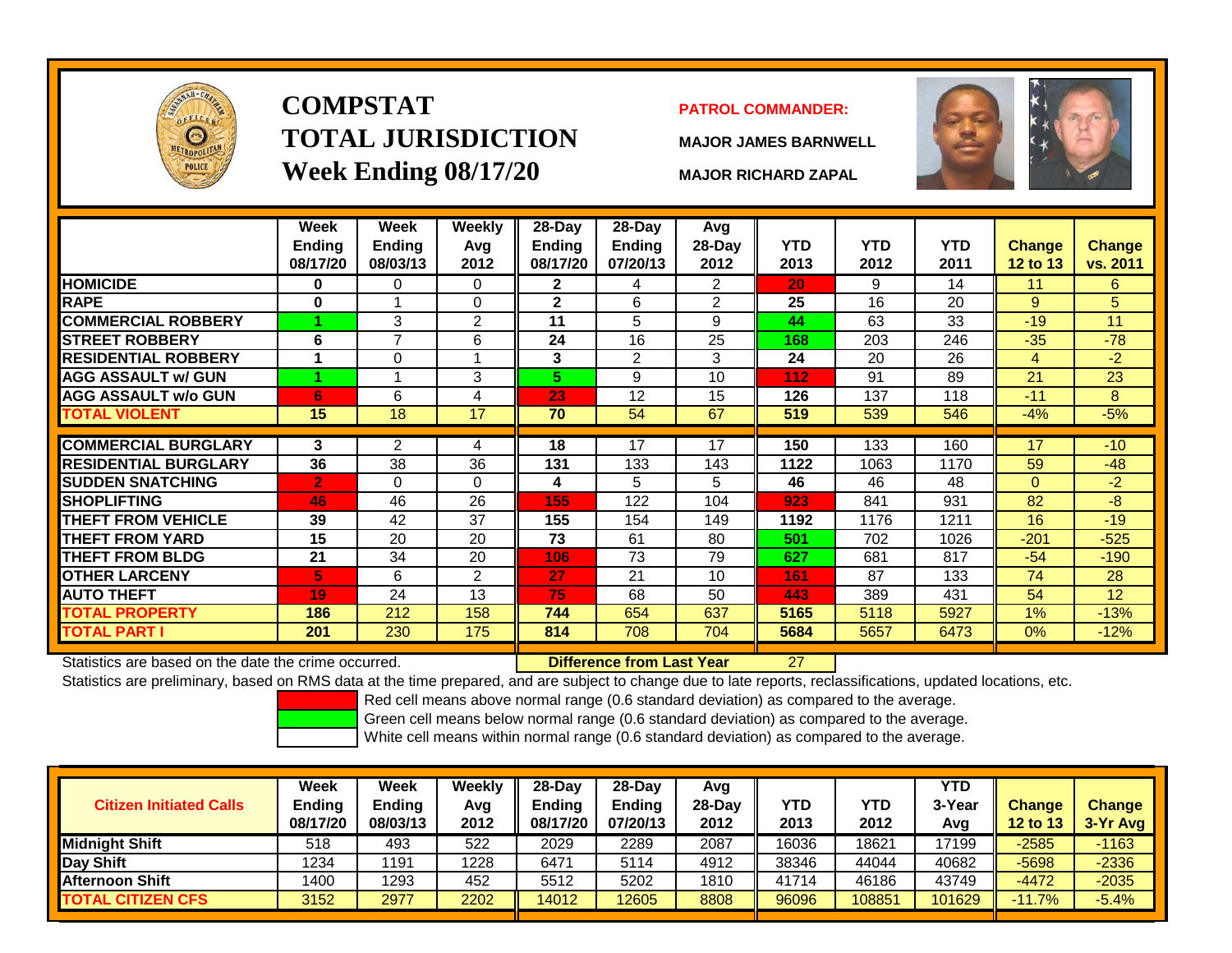

## **COMPSTATWEST CHATHAM PRECINCTWeek Ending 08/17/20**

### **PRECINCT COMMANDER:**

**CAPT. PHILIP REILLEY**



|                             | <b>Week</b><br><b>Ending</b><br>08/17/20 | Week<br><b>Ending</b><br>08/03/13 | Weekly<br>Avg<br>2012 | 28-Day<br><b>Ending</b><br>08/17/20 | 28-Day<br>Ending<br>07/20/13 | Avg<br>28-Day<br>2012 | <b>YTD</b><br>2013 | <b>YTD</b><br>2012 | <b>YTD</b><br>2011 | <b>Change</b><br>12 to 13 | <b>Change</b><br>vs. 2011 |
|-----------------------------|------------------------------------------|-----------------------------------|-----------------------|-------------------------------------|------------------------------|-----------------------|--------------------|--------------------|--------------------|---------------------------|---------------------------|
| <b>HOMICIDE</b>             | 0                                        | 0                                 | 0                     | 0                                   | 0                            | $\Omega$              |                    | $\Omega$           | $\overline{2}$     |                           | $-1$                      |
| <b>RAPE</b>                 | $\bf{0}$                                 |                                   | $\Omega$              |                                     |                              |                       | 6                  | 4                  | 5                  | $\overline{2}$            |                           |
| <b>COMMERCIAL ROBBERY</b>   | $\bf{0}$                                 | 0                                 | $\Omega$              | $\bf{0}$                            | $\Omega$                     | $\overline{2}$        | 4                  | 14                 | $\overline{ }$     | $-10$                     | $-3$                      |
| <b>STREET ROBBERY</b>       |                                          | $\Omega$                          |                       | $\overline{2}$                      | $\Omega$                     | 3                     | 16                 | 27                 | 29                 | $-11$                     | $-13$                     |
| <b>RESIDENTIAL ROBBERY</b>  | $\bf{0}$                                 | 0                                 | $\Omega$              |                                     | $\Omega$                     | $\Omega$              | 5                  |                    | 5                  | 4                         | $\overline{0}$            |
| <b>AGG ASSAULT w/ GUN</b>   | $\mathbf{0}$                             | $\Omega$                          | $\mathbf 0$           | $\mathbf 0$                         |                              |                       | 11                 | 10                 | 19                 |                           | $-8$                      |
| <b>AGG ASSAULT w/o GUN</b>  | $\overline{2}$                           |                                   | 1                     | 4                                   | 3                            | 2                     | 22                 | 21                 | 22                 | $\overline{ }$            | $\overline{0}$            |
| <b>TOTAL VIOLENT</b>        | 3                                        | $\overline{2}$                    | $\overline{2}$        | 8                                   | 5                            | 9                     | 65                 | 77                 | 89                 | $-16%$                    | $-27%$                    |
|                             |                                          |                                   |                       |                                     |                              |                       |                    |                    |                    |                           |                           |
| <b>COMMERCIAL BURGLARY</b>  |                                          |                                   |                       | 4                                   | 2                            | 3                     | 19                 | 15                 | 19                 | 4                         | 0                         |
| <b>RESIDENTIAL BURGLARY</b> | 10                                       | 9                                 | 6                     | 29                                  | 21                           | 23                    | 189                | 169                | 173                | 20                        | 16                        |
| <b>SUDDEN SNATCHING</b>     | $\bf{0}$                                 | $\Omega$                          | $\Omega$              | $\bf{0}$                            | $\Omega$                     |                       | $\bf{0}$           | 6                  | 6                  | $-6$                      | $-6$                      |
| <b>SHOPLIFTING</b>          | $\mathbf{2}$                             | 5                                 | 2                     | 12                                  | 6                            | 10                    | 90                 | 75                 | 94                 | 15                        | $-4$                      |
| <b>THEFT FROM VEHICLE</b>   | $\overline{\phantom{a}}$                 | 5                                 | 5                     | 19                                  | 35                           | 22                    | 166                | 154                | 173                | 12 <sup>2</sup>           | $-7$                      |
| <b>THEFT FROM YARD</b>      | $\mathbf{2}$                             | 3                                 | 3                     | 7                                   | $\overline{7}$               | 13                    | 62                 | 112                | 172                | $-50$                     | $-110$                    |
| <b>THEFT FROM BLDG</b>      | 4                                        | 4                                 | 3                     | 13                                  | 10                           | 12                    | 84                 | 112                | 127                | $-28$                     | $-43$                     |
| <b>OTHER LARCENY</b>        | 1                                        | 0                                 | $\Omega$              | 4                                   | $\Omega$                     | $\overline{2}$        | $12 \,$            | 16                 | 26                 | $-4$                      | $-14$                     |
| <b>AUTO THEFT</b>           | 4                                        | 6                                 | $\overline{2}$        | 11                                  | 10                           | $\overline{ }$        | 64                 | 53                 | 97                 | 11                        | $-33$                     |
| <b>TOTAL PROPERTY</b>       | 31                                       | 33                                | 23                    | 99                                  | 91                           | 91                    | 686                | 712                | 887                | $-4%$                     | $-23%$                    |
| <b>TOTAL PART I</b>         | 34                                       | 35                                | 25                    | 107                                 | 96                           | 101                   | 751                | 789                | 976                | $-5%$                     | $-23%$                    |

Statistics are based on the date the crime occurred. **Difference from Last Year** 

r -38

Statistics are preliminary, based on RMS data at the time prepared, and are subject to change due to late reports, reclassifications, updated locations, etc.

Red cell means above normal range (0.6 standard deviation) as compared to the average.

Green cell means below normal range (0.6 standard deviation) as compared to the average.

| <b>Citizen Initiated Calls</b> | Week<br><b>Ending</b> | Week<br><b>Ending</b> | Weekly<br>Avg | $28-Day$<br><b>Ending</b> | 28-Day<br>Endina | Avg<br>28-Dav | YTD   | YTD   | <b>YTD</b><br>3-Year | <b>Change</b> | <b>Change</b> |
|--------------------------------|-----------------------|-----------------------|---------------|---------------------------|------------------|---------------|-------|-------|----------------------|---------------|---------------|
|                                | 08/17/20              | 08/03/13              | 2012          | 08/17/20                  | 07/20/13         | 2012          | 2013  | 2012  | Avg                  | 12 to 13      | $3-Yr$ Avg    |
| <b>Midnight Shift</b>          | 105                   | 116                   | 100           | 427                       | 441              | 401           | 3149  | 3748  | 3394                 | $-599$        | $-245$        |
| Day Shift                      | 248                   | 258                   | 248           | 2622                      | 1082             | 993           | 7913  | 8717  | 8229                 | $-804$        | $-316$        |
| <b>Afternoon Shift</b>         | 274                   | 274                   | 93            | 1144                      | 950              | 372           | 8502  | 9282  | 8908                 | $-780$        | $-406$        |
| <b>TOTAL CITIZEN CFS</b>       | 627                   | 627                   | 441           | 4193                      | 2473             | 1765          | 19564 | 21747 | 20531                | $-10.0%$      | $-4.7%$       |
|                                |                       |                       |               |                           |                  |               |       |       |                      |               |               |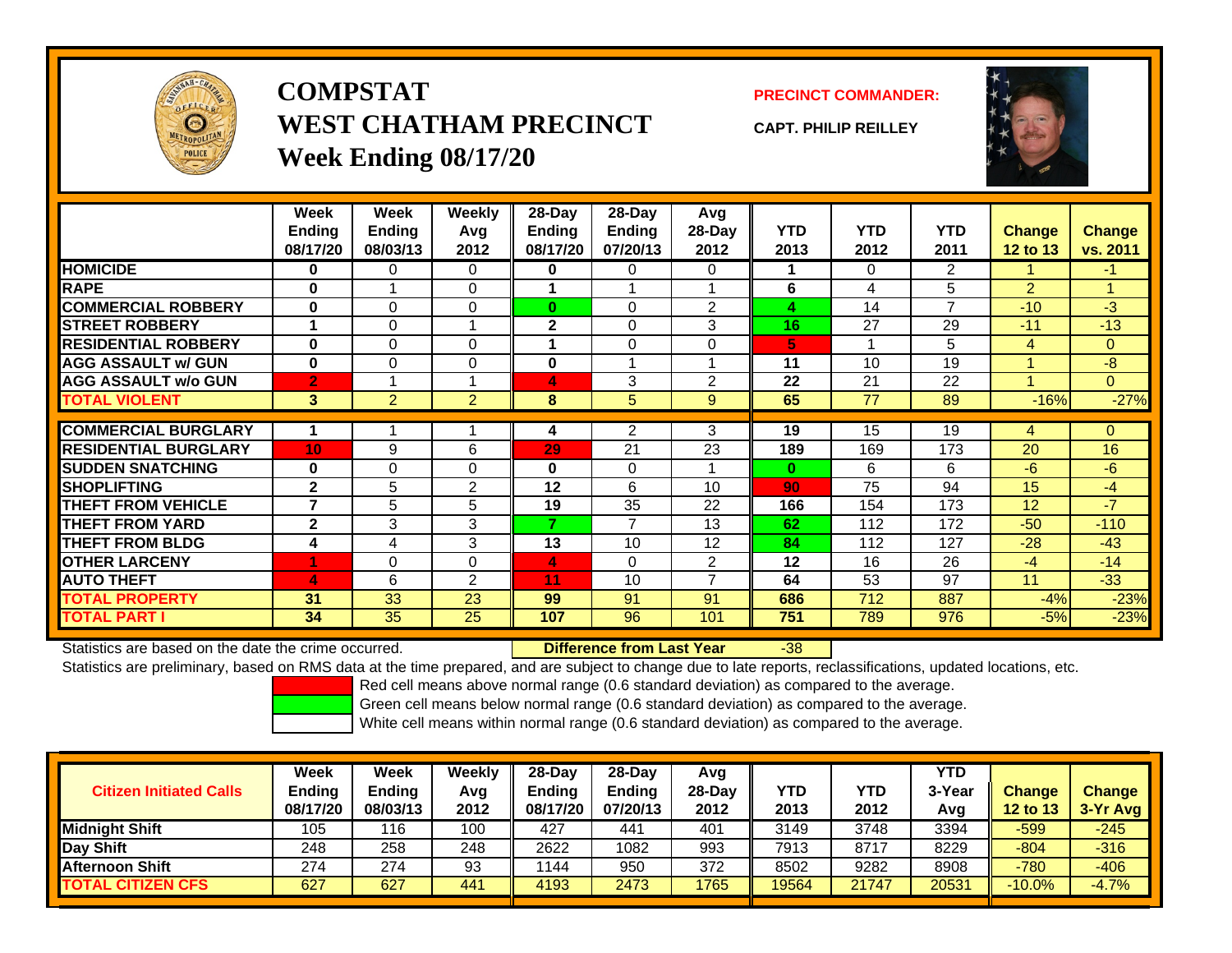

**COMPSTATDOWNTOWN PRECINCTWeek Ending 08/17/20**

#### **PRECINCT COMMANDER:**

**CAPT. MIKE WILKINS**



|                             | Week           | Week           | Weekly         | $28-Day$         | $28-Day$       | Avg            |            |                |            |               |                |
|-----------------------------|----------------|----------------|----------------|------------------|----------------|----------------|------------|----------------|------------|---------------|----------------|
|                             | <b>Ending</b>  | <b>Ending</b>  | Avg            | <b>Ending</b>    | <b>Ending</b>  | 28-Day         | <b>YTD</b> | <b>YTD</b>     | <b>YTD</b> | <b>Change</b> | <b>Change</b>  |
|                             | 08/17/20       | 08/03/13       | 2012           | 08/17/20         | 07/20/13       | 2012           | 2013       | 2012           | 2011       | 12 to 13      | vs. 2011       |
| <b>HOMICIDE</b>             | 0              | 0              | $\Omega$       | 0                | $\overline{2}$ |                | 7          | $\overline{2}$ | 3          | 5.            | $\overline{4}$ |
| <b>RAPE</b>                 | $\bf{0}$       | 0              | 0              | $\bf{0}$         | $\overline{2}$ | $\Omega$       | 6          | 4              | 3          | 2             | 3 <sup>1</sup> |
| <b>COMMERCIAL ROBBERY</b>   | 0              |                | $\Omega$       | 31               | $\overline{2}$ |                | 8          | 6              | 5          | 2             | 3              |
| <b>STREET ROBBERY</b>       | 1              | 4              | $\overline{2}$ | 8                | 5              | 8              | 65         | 62             | 70         | 3             | $-5$           |
| <b>RESIDENTIAL ROBBERY</b>  | $\bf{0}$       | 0              | $\Omega$       | 0                |                |                | 5          | 4              | 5          | 4             | $\Omega$       |
| <b>AGG ASSAULT w/ GUN</b>   | $\bf{0}$       | 0              |                |                  | $\overline{2}$ | 2              | 29         | 16             | 21         | 13            | 8              |
| <b>AGG ASSAULT w/o GUN</b>  | 1              | 2              |                | 6                |                | 5              | 28         | 42             | 24         | $-14$         | $\overline{4}$ |
| <b>TOTAL VIOLENT</b>        | $\mathbf{2}$   | 7              | 4              | 18               | 15             | 17             | 148        | 136            | 131        | 9%            | 13%            |
| <b>COMMERCIAL BURGLARY</b>  | $\bf{0}$       | 0              |                | 0                | 6              | 2              | 17         | 20             | 29         | $-3$          | $-12$          |
| <b>RESIDENTIAL BURGLARY</b> | 3              | 5              | 3              | 11               | 10             | 12             | 112        | 100            | 120        | 12            | $-8$           |
| <b>SUDDEN SNATCHING</b>     |                | 0              | $\Omega$       | $\mathbf{2}$     | 4              | 2              | 25         | 23             | 16         | 2             | 9              |
| <b>SHOPLIFTING</b>          | $\overline{9}$ | 10             | 3              | 28               | 19             | 11             | 122        | 87             | 106        | 35            | 16             |
| <b>THEFT FROM VEHICLE</b>   | 8              | 12             | $\overline{7}$ | 43               | 29             | 29             | 250        | 233            | 206        | 17            | 44             |
| <b>THEFT FROM YARD</b>      | 7              | 6              | 5              | 27               | 20             | 19             | 162        | 149            | 258        | 13            | $-96$          |
| <b>THEFT FROM BLDG</b>      | 3              | 6              | 5              | 23               | 10             | 18             | 117        | 150            | 171        | $-33$         | $-54$          |
| <b>OTHER LARCENY</b>        | 1              | $\overline{2}$ |                | 7                | 6              | $\overline{2}$ | 40         | 17             | 40         | 23            | $\Omega$       |
| <b>AUTO THEFT</b>           | 3              | 4              | 2              | 12 <sub>2</sub>  | 12             | 8              | 75         | 61             | 51         | 14            | 24             |
| <b>TOTAL PROPERTY</b>       | 35             | 45             | 25             | 153              | 116            | 104            | 920        | 840            | 997        | 10%           | $-8%$          |
| <b>TOTAL PART I</b>         | 37             | 52             | 30             | $\overline{171}$ | 131            | 121            | 1068       | 976            | 1128       | 9%            | $-5%$          |

Statistics are based on the date the crime occurred. **Difference from Last Year** 

#### r 92

Statistics are preliminary, based on RMS data at the time prepared, and are subject to change due to late reports, reclassifications, updated locations, etc.

Red cell means above normal range (0.6 standard deviation) as compared to the average.

Green cell means below normal range (0.6 standard deviation) as compared to the average.

|                                | Week                      | Week                      | Weekly      | $28-Day$                  | $28-Day$           | Avg    |       |            | <b>YTD</b> |                 |               |
|--------------------------------|---------------------------|---------------------------|-------------|---------------------------|--------------------|--------|-------|------------|------------|-----------------|---------------|
| <b>Citizen Initiated Calls</b> | <b>Ending</b><br>08/17/20 | <b>Ending</b><br>08/03/13 | Avg<br>2012 | <b>Endina</b><br>08/17/20 | Endina<br>07/20/13 | 28-Dav | YTD   | <b>YTD</b> | 3-Year     | <b>Change</b>   | <b>Change</b> |
|                                |                           |                           |             |                           |                    | 2012   | 2013  | 2012       | Avg        | <b>12 to 13</b> | $3-Yr$ Avg    |
| <b>Midnight Shift</b>          | 111                       | 97                        | 120         | 431                       | 449                | 480    | 3567  | 4144       | 3868       | $-577$          | $-301$        |
| Day Shift                      | 226                       | 199                       | 210         | 830                       | 895                | 838    | 6811  | 7541       | 7057       | $-730$          | $-246$        |
| <b>Afternoon Shift</b>         | 258                       | 224                       | 76          | 992                       | 950                | 305    | 7525  | 7872       | 7564       | $-347$          | $-39$         |
| <b>TOTAL CITIZEN CFS</b>       | 595                       | 520                       | 406         | 2253                      | 2294               | 1623   | 17903 | 19557      | 18489      | $-8.5%$         | $-3.2%$       |
|                                |                           |                           |             |                           |                    |        |       |            |            |                 |               |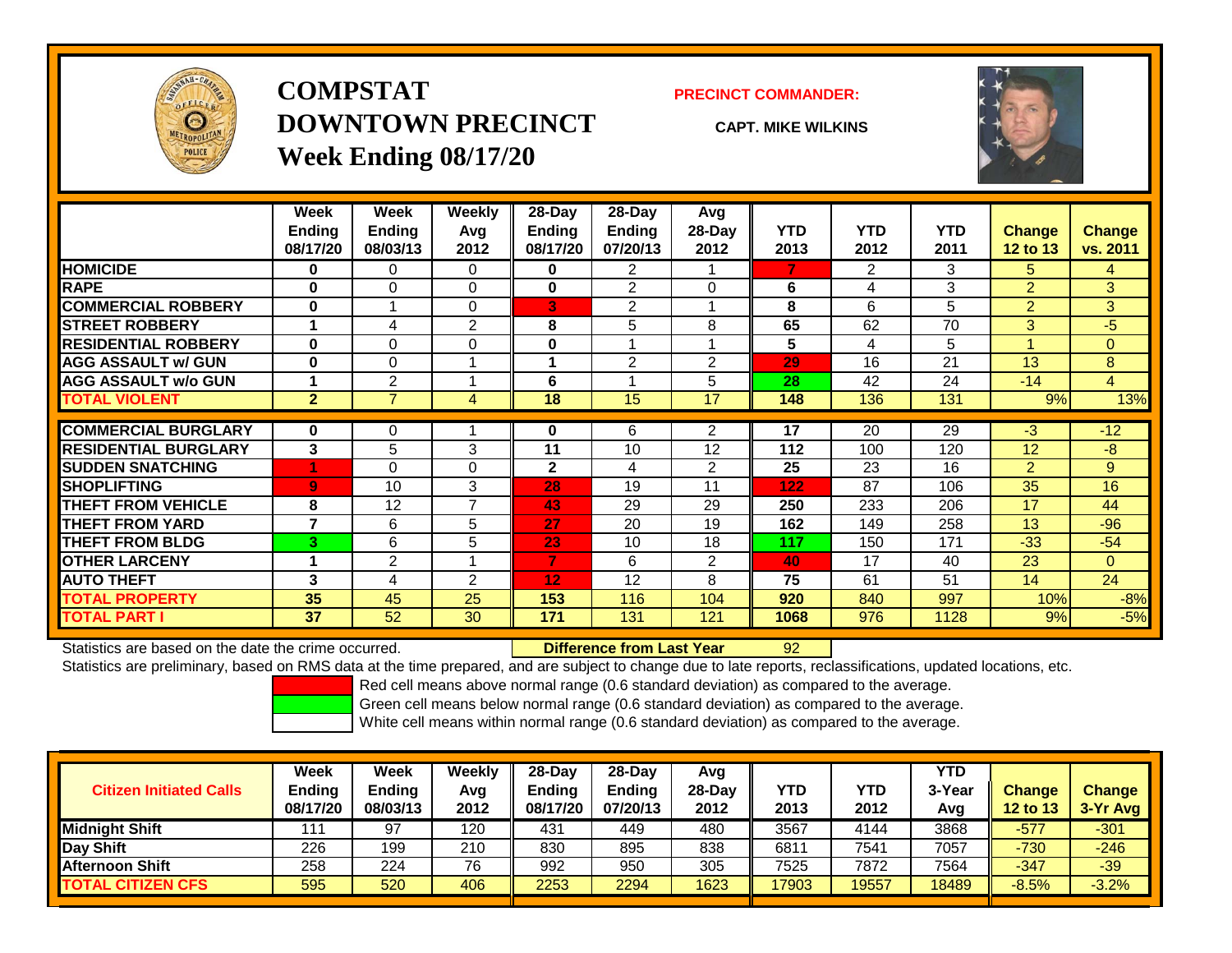

# **COMPSTATCENTRAL PRECINCT CAPT. DEVONN ADAMSWeek Ending 08/17/20**

**PRECINCT COMMANDER:**



|                             | Week<br><b>Ending</b><br>08/17/20 | Week<br><b>Ending</b><br>08/03/13 | <b>Weekly</b><br>Avg<br>2012 | $28$ -Day<br>Ending<br>08/17/20 | $28$ -Day<br><b>Ending</b><br>07/20/13 | Avg<br>28-Day<br>2012 | <b>YTD</b><br>2013 | <b>YTD</b><br>2012 | <b>YTD</b><br>2011 | <b>Change</b><br>12 to 13 | <b>Change</b><br>vs. 2011 |
|-----------------------------|-----------------------------------|-----------------------------------|------------------------------|---------------------------------|----------------------------------------|-----------------------|--------------------|--------------------|--------------------|---------------------------|---------------------------|
| <b>HOMICIDE</b>             | 0                                 | 0                                 | $\Omega$                     | 2.                              |                                        |                       | 7                  | 5                  | 5                  | $\overline{2}$            | $\overline{2}$            |
| <b>RAPE</b>                 | 0                                 | 0                                 | $\Omega$                     | 0                               | $\overline{2}$                         | 0                     | 5                  |                    | 5                  | 4                         | $\overline{0}$            |
| <b>COMMERCIAL ROBBERY</b>   | $\bf{0}$                          |                                   | $\Omega$                     | $\mathbf{2}$                    | 2                                      | $\overline{2}$        | 10                 | 9                  | 5                  | 1                         | 5.                        |
| <b>STREET ROBBERY</b>       | 3                                 |                                   | $\overline{2}$               | 6                               | 6                                      | 7                     | 40                 | 49                 | 79                 | $-9$                      | $-39$                     |
| <b>RESIDENTIAL ROBBERY</b>  | $\bf{0}$                          | 0                                 | 0                            | 0                               | $\Omega$                               | $\Omega$              | 4                  | 3                  | $\overline{2}$     | 1                         | $\overline{2}$            |
| <b>AGG ASSAULT w/ GUN</b>   |                                   |                                   |                              | 4                               | 3                                      | 4                     | 36                 | 35                 | 31                 | 1                         | 5                         |
| <b>AGG ASSAULT w/o GUN</b>  |                                   | $\overline{2}$                    |                              |                                 | 4                                      | 3                     | 38                 | 33                 | 30                 | 5                         | 8                         |
| <b>TOTAL VIOLENT</b>        | 5                                 | 5                                 | 4                            | 21                              | 18                                     | 16                    | 140                | 135                | 157                | 4%                        | $-11%$                    |
|                             |                                   |                                   |                              |                                 |                                        |                       |                    |                    |                    |                           |                           |
| <b>COMMERCIAL BURGLARY</b>  | $\mathbf{2}$                      | 0                                 |                              | 5                               | 4                                      | 4                     | 51                 | 28                 | 61                 | 23                        | $-10$                     |
| <b>RESIDENTIAL BURGLARY</b> | 10                                | 8                                 | 10                           | 28                              | 24                                     | 39                    | 283                | 308                | 353                | $-25$                     | $-70$                     |
| <b>SUDDEN SNATCHING</b>     | 0                                 | 0                                 | $\Omega$                     | 0                               |                                        |                       | 7                  | $\overline{7}$     | 17                 | $\Omega$                  | $-10$                     |
| <b>SHOPLIFTING</b>          | $\bf{0}$                          | 2                                 |                              | 4                               | 8                                      | 4                     | 61                 | 21                 | 41                 | 40                        | 20                        |
| <b>THEFT FROM VEHICLE</b>   | 11                                | 11                                | 9                            | 47                              | 32                                     | 35                    | 284                | 284                | 333                | $\Omega$                  | $-49$                     |
| <b>THEFT FROM YARD</b>      | $\overline{2}$                    | $\overline{2}$                    | 5                            | 15                              | 18                                     | 20                    | 125                | 189                | 285                | $-64$                     | $-160$                    |
| <b>THEFT FROM BLDG</b>      | 6                                 | 6                                 | 3                            | 20                              | 12                                     | 12                    | 135                | 119                | 186                | 16                        | $-51$                     |
| <b>OTHER LARCENY</b>        | 3                                 |                                   | 0                            | 6                               | $\overline{2}$                         |                       | 28                 | 11                 | 23                 | 17                        | 5                         |
| <b>AUTO THEFT</b>           | 7                                 | 9                                 | 3                            | 33                              | 15                                     | 12                    | 130                | 94                 | 126                | 36                        | 4                         |
| <b>TOTAL PROPERTY</b>       | 41                                | 39                                | 32                           | 158                             | 116                                    | 128                   | 1104               | 1061               | 1425               | 4%                        | $-23%$                    |
| <b>TOTAL PART I</b>         | 46                                | 44                                | 36                           | 179                             | 134                                    | 145                   | 1244               | 1196               | 1582               | 4%                        | $-21%$                    |

Statistics are based on the date the crime occurred. **Difference from Last Year** 

48

Statistics are preliminary, based on RMS data at the time prepared, and are subject to change due to late reports, reclassifications, updated locations, etc.

Red cell means above normal range (0.6 standard deviation) as compared to the average.

Green cell means below normal range (0.6 standard deviation) as compared to the average.

|                                | <b>Week</b>   | Week     | Weekly | $28-Dav$      | 28-Day        | Avg      |            |            | YTD    |                 |               |
|--------------------------------|---------------|----------|--------|---------------|---------------|----------|------------|------------|--------|-----------------|---------------|
| <b>Citizen Initiated Calls</b> | <b>Ending</b> | Ending   | Avg    | <b>Ending</b> | <b>Ending</b> | $28-Dav$ | <b>YTD</b> | <b>YTD</b> | 3-Year | <b>Change</b>   | <b>Change</b> |
|                                | 08/17/20      | 08/03/13 | 2012   | 08/17/20      | 07/20/13      | 2012     | 2013       | 2012       | Avg    | <b>12 to 13</b> | $3-Yr$ Avg    |
| <b>Midnight Shift</b>          | 113           | 110      | 116    | 450           | 463           | 463      | 3480       | 4058       | 3771   | $-578$          | $-291$        |
| Day Shift                      | 223           | 215      | 269    | 957           | 1029          | 1078     | 7999       | 9385       | 8056   | -1386           | $-57$         |
| <b>Afternoon Shift</b>         | 301           | 272      | 100    | 1136          | 1081          | 399      | 8707       | 10124      | 9499   | $-1417$         | $-792$        |
| <b>TOTAL CITIZEN CFS</b>       | 637           | 597      | 485    | 2543          | 2573          | 1940     | 20186      | 23567      | 21325  | $-14.3%$        | $-5.3%$       |
|                                |               |          |        |               |               |          |            |            |        |                 |               |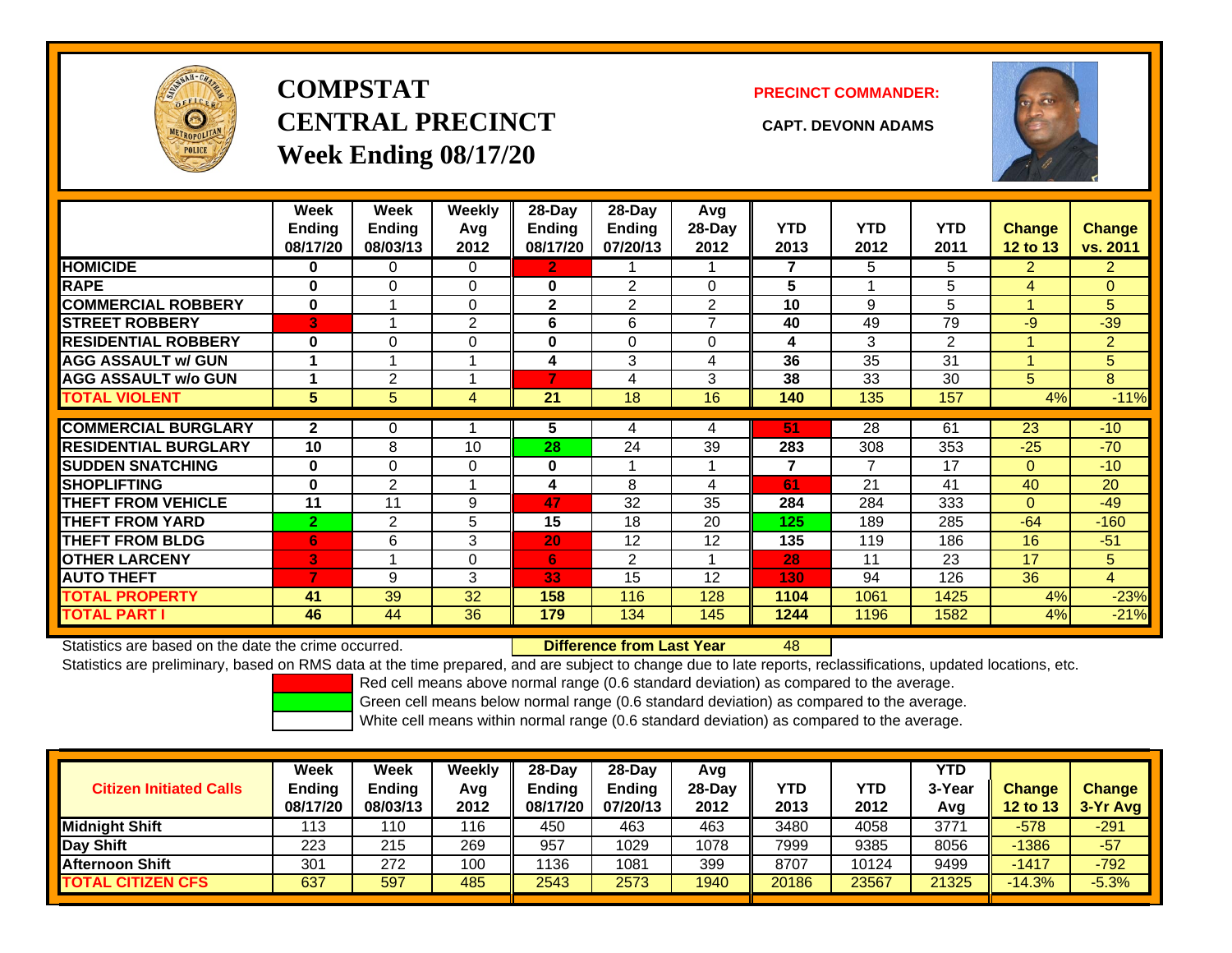

## **COMPSTATSOUTHSIDE PRECINCT CAPT. DEAN FAGERSTROMWeek Ending 08/17/20**

## **PRECINCT COMMANDER:**



|                             | Week<br><b>Ending</b><br>08/17/20 | Week<br><b>Ending</b><br>08/03/13 | Weekly<br>Avg<br>2012 | 28-Day<br><b>Ending</b><br>08/17/20 | $28-Day$<br><b>Ending</b><br>07/20/13 | Avg<br>$28-Day$<br>2012 | <b>YTD</b><br>2013 | <b>YTD</b><br>2012 | <b>YTD</b><br>2011 | <b>Change</b><br><b>12 to 13</b> | Change<br>vs. 2011 |
|-----------------------------|-----------------------------------|-----------------------------------|-----------------------|-------------------------------------|---------------------------------------|-------------------------|--------------------|--------------------|--------------------|----------------------------------|--------------------|
| <b>HOMICIDE</b>             | 0                                 | 0                                 | 0                     | 0                                   |                                       | $\Omega$                | 3                  | $\Omega$           | 3                  | 3                                | 0                  |
| <b>RAPE</b>                 | 0                                 | 0                                 | 0                     | $\bf{0}$                            | 0                                     | $\Omega$                | 3                  | 4                  | 5                  | $-1$                             | $-2$               |
| <b>COMMERCIAL ROBBERY</b>   | $\bf{0}$                          | $\Omega$                          |                       | $\mathbf{3}$                        | 0                                     | 3                       | 12                 | 26                 | 11                 | $-14$                            |                    |
| <b>STREET ROBBERY</b>       | $\bf{0}$                          |                                   |                       | 5                                   | $\overline{2}$                        | 4                       | 19                 | 35                 | 44                 | $-16$                            | $-25$              |
| <b>RESIDENTIAL ROBBERY</b>  |                                   | $\Omega$                          | $\Omega$              | $\overline{2}$                      |                                       |                         | 5                  | $\overline{ }$     | 9                  | $-2$                             | $-4$               |
| <b>AGG ASSAULT w/ GUN</b>   | $\bf{0}$                          | 0                                 | 0                     | $\bf{0}$                            | 0                                     |                         | 9                  | 9                  | 6                  | $\Omega$                         | 3                  |
| <b>AGG ASSAULT w/o GUN</b>  |                                   |                                   |                       | $\mathbf{2}$                        | $\overline{2}$                        | 2                       | 22                 | 18                 | 19                 | 4                                | 3                  |
| <b>TOTAL VIOLENT</b>        | $\overline{2}$                    | $\overline{2}$                    | 3                     | 12                                  | 6                                     | 12                      | 73                 | 99                 | 97                 | $-26%$                           | $-25%$             |
|                             |                                   |                                   |                       |                                     |                                       |                         |                    |                    |                    |                                  |                    |
| <b>COMMERCIAL BURGLARY</b>  | $\bf{0}$                          |                                   |                       | 3                                   | 3                                     | 6                       | 35                 | 49                 | 31                 | $-14$                            | 4                  |
| <b>RESIDENTIAL BURGLARY</b> | 6                                 | 9                                 | 8                     | 30                                  | 35                                    | 31                      | 245                | 234                | 212                | 11                               | 33                 |
| <b>SUDDEN SNATCHING</b>     |                                   | $\Omega$                          | $\Omega$              | 1                                   | 0                                     |                         | 7                  | 7                  | 3                  | $\overline{0}$                   | 4                  |
| <b>SHOPLIFTING</b>          | 20                                | 16                                | 14                    | 71                                  | 61                                    | 57                      | 437                | 449                | 506                | $-12$                            | $-69$              |
| <b>THEFT FROM VEHICLE</b>   | 4                                 | 4                                 | 8                     | 19                                  | 26                                    | 33                      | 239                | 262                | 200                | $-23$                            | 39                 |
| <b>THEFT FROM YARD</b>      |                                   | 5                                 | 3                     | 10                                  | 8                                     | 13                      | 66                 | 120                | 113                | $-54$                            | $-47$              |
| <b>THEFT FROM BLDG</b>      | 4                                 | 10                                | 5                     | 29                                  | 24                                    | 19                      | 167                | 164                | 178                | 3                                | $-11$              |
| <b>OTHER LARCENY</b>        | $\bf{0}$                          | 2                                 | $\Omega$              | 4                                   | $\overline{7}$                        | 2                       | 45                 | 17                 | 19                 | 28                               | 26                 |
| <b>AUTO THEFT</b>           | 3                                 | $\overline{2}$                    | 3                     | 9                                   | 13                                    | 13                      | 85                 | 106                | 77                 | $-21$                            | 8                  |
| <b>TOTAL PROPERTY</b>       | 39                                | 49                                | 43                    | 176                                 | 177                                   | 173                     | 1326               | 1408               | 1339               | $-6%$                            | $-1%$              |
| TOTAL PART I                | 41                                | 51                                | 46                    | 188                                 | 183                                   | 185                     | 1399               | 1507               | 1436               | $-7%$                            | $-3%$              |

Statistics are based on the date the crime occurred. **Difference from Last Year** 

r -108

Statistics are preliminary, based on RMS data at the time prepared, and are subject to change due to late reports, reclassifications, updated locations, etc.

Red cell means above normal range (0.6 standard deviation) as compared to the average.

Green cell means below normal range (0.6 standard deviation) as compared to the average.

| <b>Citizen Initiated Calls</b> | Week<br><b>Ending</b><br>08/17/20 | Week<br>Ending<br>08/03/13 | Weekly<br>Avg<br>2012 | $28-Day$<br><b>Ending</b><br>08/17/20 | $28 - Day$<br><b>Ending</b><br>07/20/13 | Avg<br>$28-Dav$<br>2012 | YTD<br>2013 | YTD<br>2012 | <b>YTD</b><br>3-Year<br>Avg | <b>Change</b><br><b>12 to 13</b> | <b>Change</b><br>$3-Yr$ Avg |
|--------------------------------|-----------------------------------|----------------------------|-----------------------|---------------------------------------|-----------------------------------------|-------------------------|-------------|-------------|-----------------------------|----------------------------------|-----------------------------|
| <b>Midnight Shift</b>          | 101                               | 74                         | 91                    | 351                                   | 468                                     | 363                     | 2775        | 3221        | 2966                        | $-446$                           | $-191$                      |
| Day Shift                      | 265                               | 270                        | 239                   | 1040                                  | 1054                                    | 956                     | 7627        | 8887        | 8056                        | $-1260$                          | $-429$                      |
| <b>Afternoon Shift</b>         | 266                               | 225                        | 87                    | 1052                                  | 1020                                    | 347                     | 7870        | 8789        | 8293                        | $-919$                           | $-423$                      |
| <b>TOTAL CITIZEN CFS</b>       | 632                               | 569                        | 416                   | 2443                                  | 2542                                    | 1665                    | 18272       | 20897       | 19314                       | $-12.6%$                         | $-5.4%$                     |